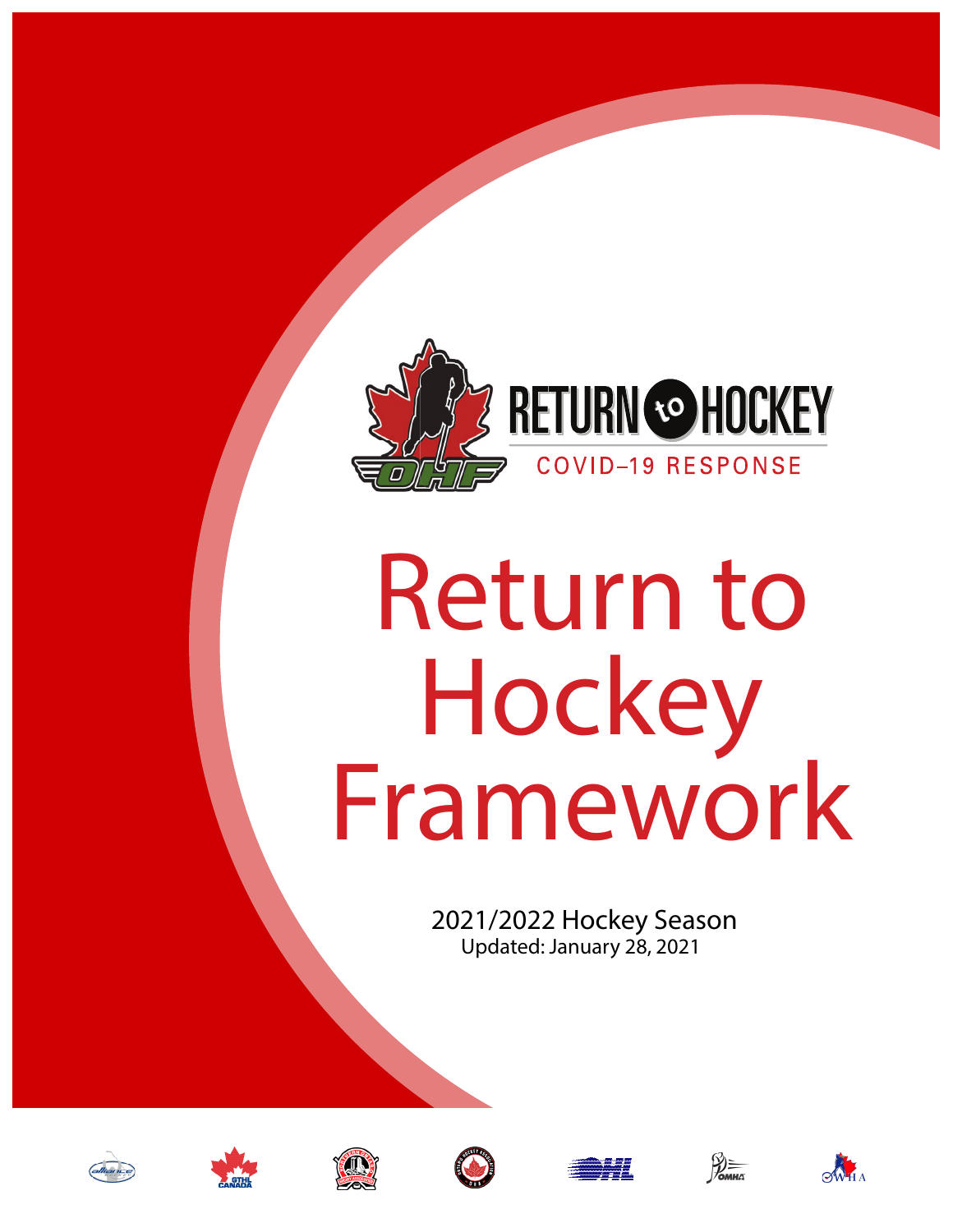

# Purpose

The Ontario Hockey Federation has worked in conjunction with Hockey Canada, the National Sport Organization (NSO) for hockey, and the Ontario Government as one of its recognized Provincial Sport Organizations (PSO) to ensure that in every phase of our return the safety of our Players, Coaches, Officials, Administrators and Volunteers are at the center of our plan and decision making. This plan focuses on making the return to traditional hockey the primary focus while ensuring a great experience in situations where we are not back to normal. This document is used for the purposes of the Ontario Hockey Federation only and does not make assertion to hockey programming that falls outside of its jurisdiction.













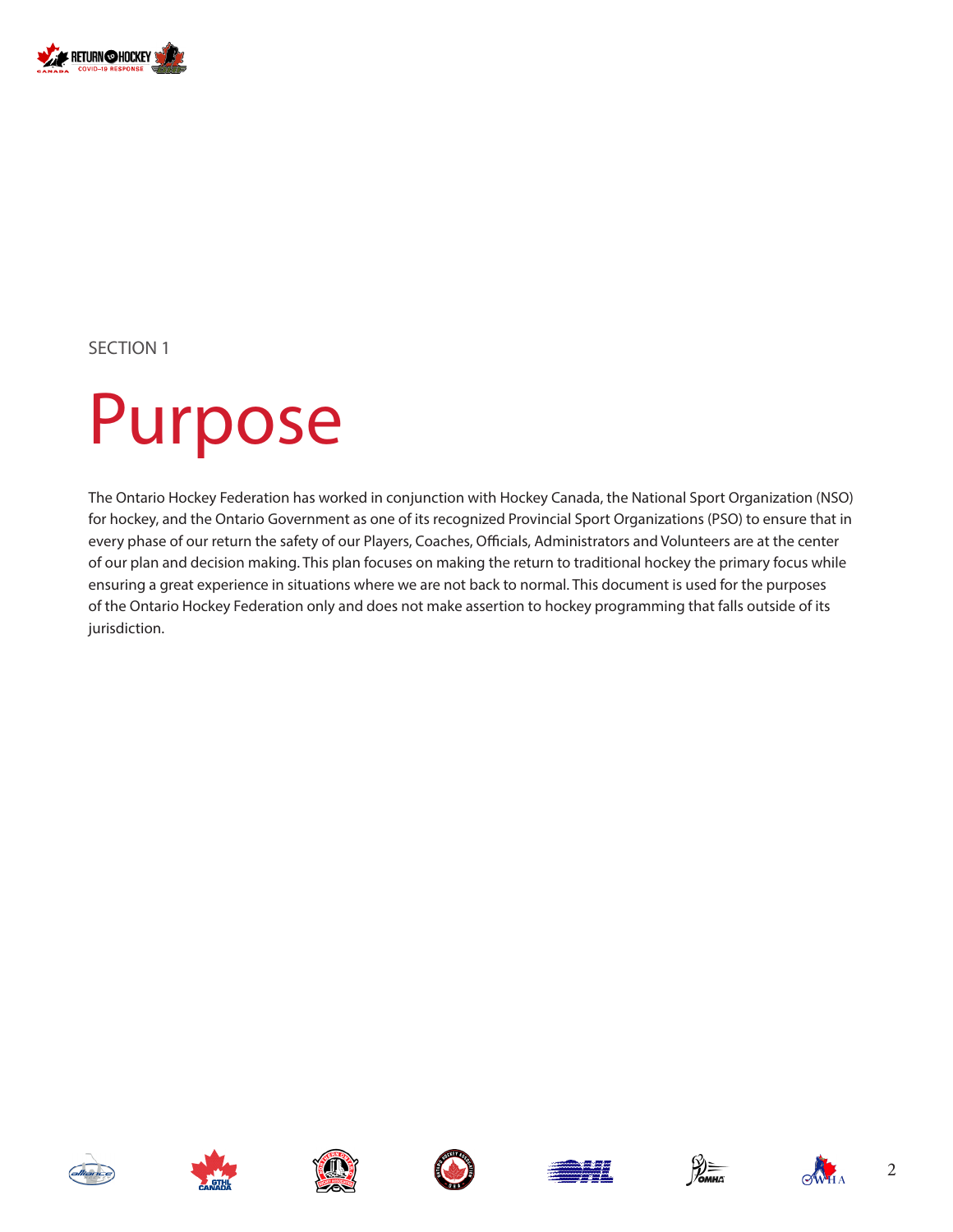

# Disclaimer

The information in this document is not intended or implied to be a substitute for professional medical advice, diagnosis, or treatment. The Ontario Hockey Federation and its Members make no representation and assume no responsibility in respect of their information concerning COVID-19 as the circumstances are constantly changing, and any information on COVID-19 should be obtained from your Public Health Authority.













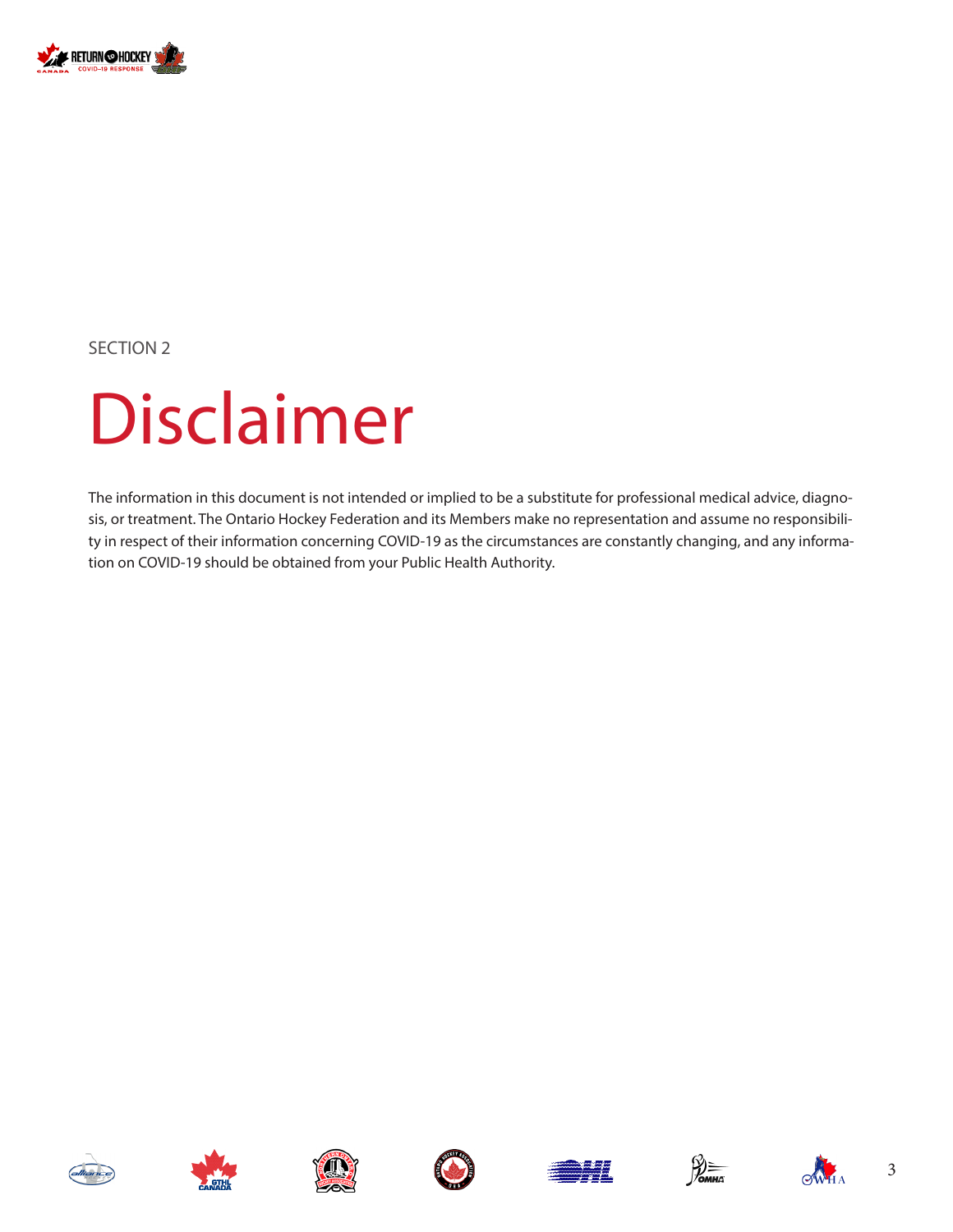

# Framework for Return to Hockey

The impacts of the COVID-19 outbreak have been felt across Ontario, by families, workers, businesses, and communities. Our hockey family has also felt the impacts of this during the 2020-2021 season where traditional hockey was limited to a few areas of the OHF and only for short periods of time, while many of our participants were not able to participate in traditional hockey programming if any hockey at all.

While the COVID-19 Pandemic is still evolving, the OHF continues to work with its partners to prepare for a return to traditional programming for the 2021-2022 season with the necessary measures in response to COVID-19.

Our plan to return recognizes that hockey must comply with the Government requirements but that to the best of our ability the focus is on traditional hockey operating from the beginning of the season. Ontario has transferred its platform to the Roadmap to Reopen Ontario which is comprised of three steps.

OHF Stage 1 - Ontario Government Step 1

No indoor sport programming allowed under the government regulations in Step 1.

#### OHF Stage 2 - Ontario Government Step 2

No indoor sport programming allowed under the government regulations in Step 2

#### OHF Stage 3 - Ontario Government Step 3

OHF Stage 3 programming for Minor Hockey will begin on September 7 in accordance with the OHF Regulations adopted by the OHF Members. Junior, Senior and Female programming is eligible to begin in accordance with the date established by the Member responsible.

#### In-Person Training

Instructional Training – Individual athlete training on or off ice sanctioned by the OHF with numbers of participants based on the Ontario Government and Public Health restrictions

• OHF Members may conduct programming with the use of an instructor who meets the qualifications under the













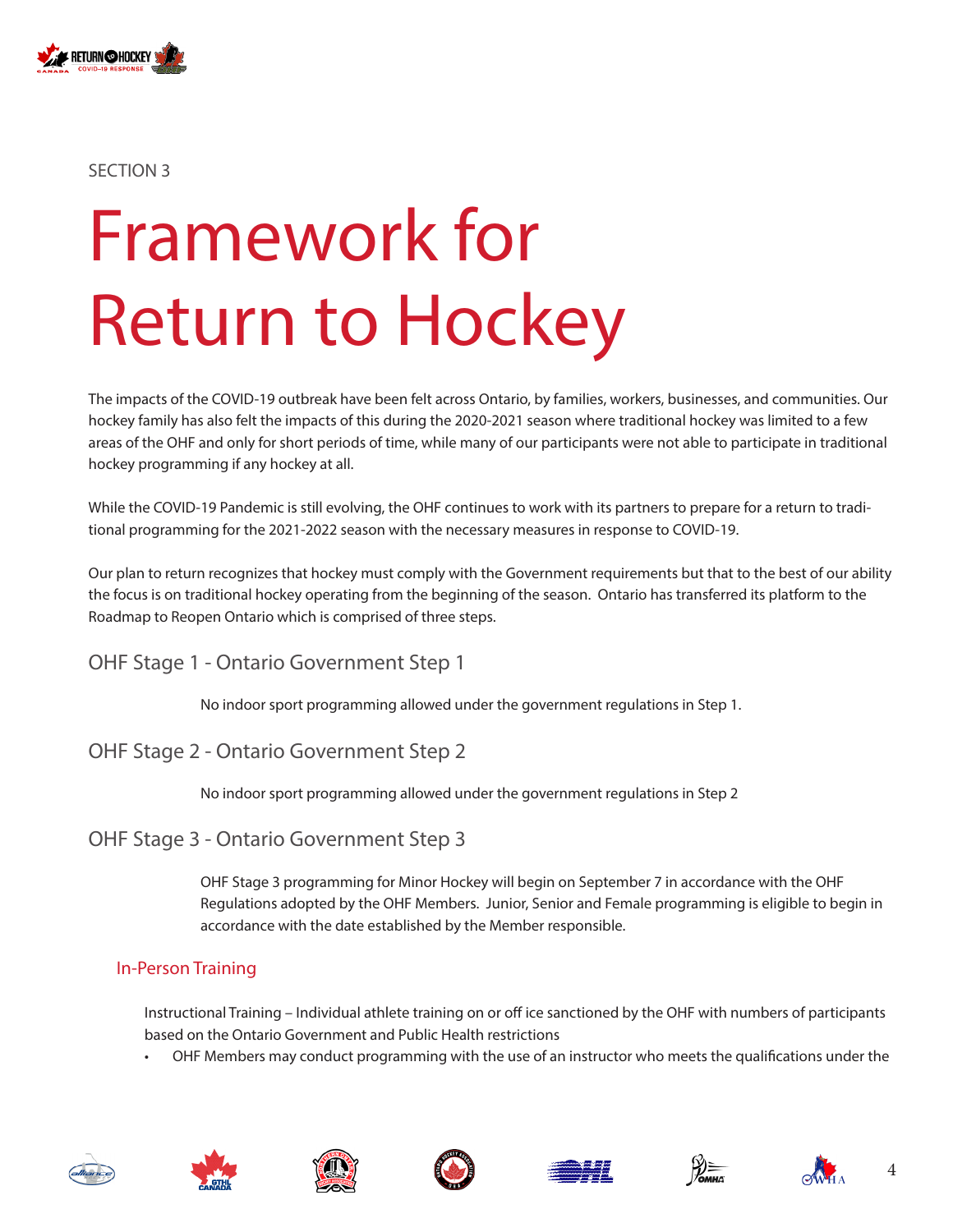

OHF Hockey Canada Licensed Skill Development Program Policy.

- Minor Hockey Associations may conduct, with the approval of their Member, instructional training for players registered with their MHA, where such training is conducted by a registered coach with the MHA.
- In process and fully licensed Hockey Canada Licensed Development Specialists who are in compliance with the OHF Hockey Canada Licensed Skill Development Program Policy may conduct training.
- If utilizing a private skills instructor or is a registered coach with the MHA; MHAs will need to validate that the skills instructor qualifies under the OHF Hockey Canada Licensed Skill Development Program Policy.
- Junior hockey teams may conduct programming with the approval of their Member for players that they have registered or any players that are on their protected list and eligible players that have received their Permission to Skate from their last carded Team either from the 2020-2021 season if they registered or the 2019-2020 season if they weren't registered for 2020-2021.

#### Virtual Training

Sport Science – sleep, nutrition, fitness, training, dance, flexibility, yoga, mental training and mental health.

• Such programming that is being offered will be done with approval of the OHF or Member for the purpose of sanctioning and insurance.

#### Professional Development

Training of stakeholders online or in person in compliance with the Ontario Government's Roadmap to Reopen Ontario and OHF policies.

- [OHF Hockey Canada Licensed Skill Development Program](https://www.ohf.on.ca/risk-management/return-to-hockey-covid-19-response/ohf-hockey-canada-licensed-skill-development-program)
- Gender Identity and Expression
- Hockey Canada Safety Program/Hockey Trainers Certification Program
- Officials On-Line Recertification
- Respect-In-Sport
- Hockey University Planning a Safe Return
- Etc.

#### Tryouts, Team Practices and Games

• Based on OHF Playing Regulations posted at <https://www.ohf.on.ca/rules/by-laws-and-policies>.













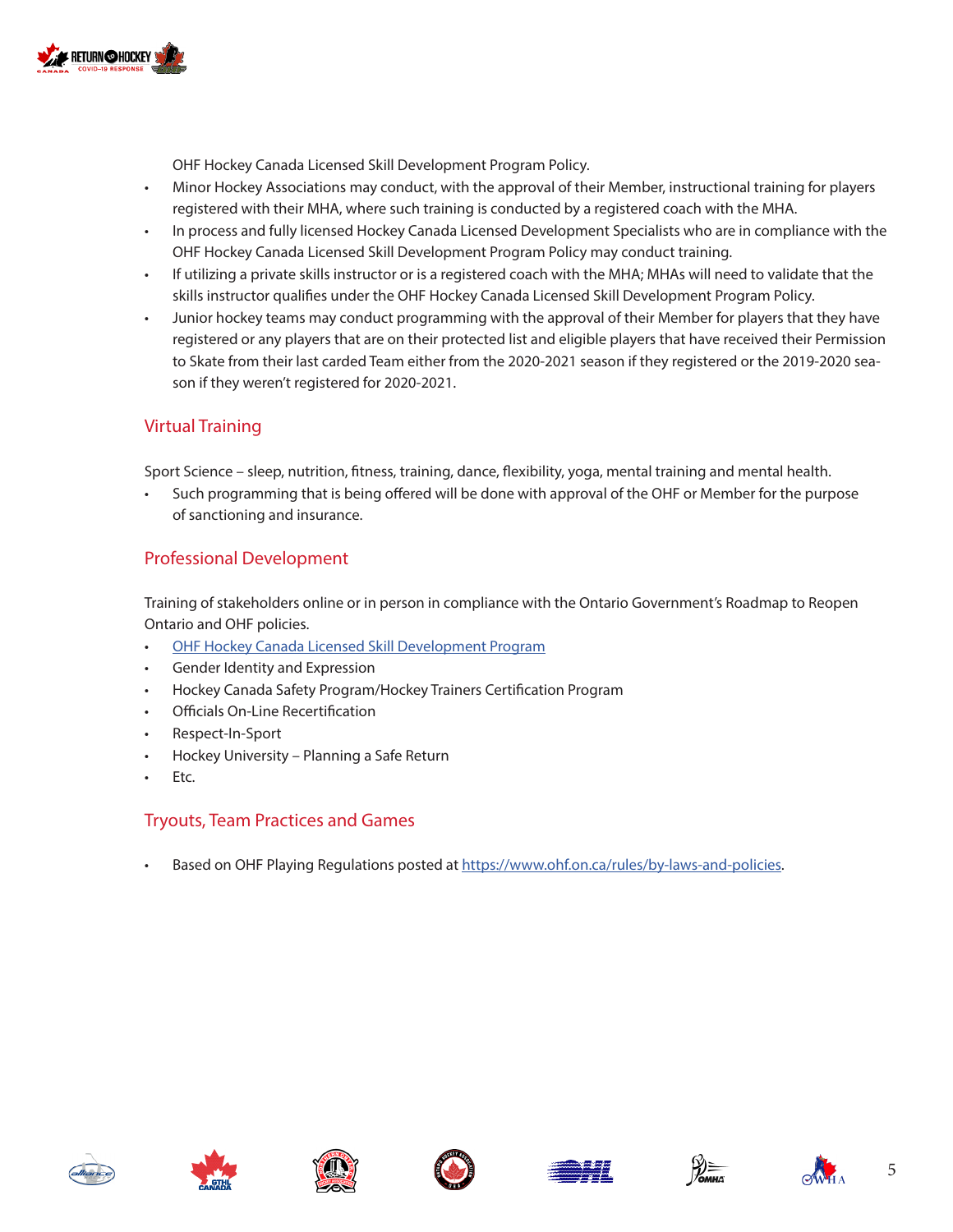

| <b>OHF</b><br><b>STAGE</b>                                                                                                                                                                                                            | <b>ONTARIO</b><br><b>GOV. STAGE</b> | <b>OUTLINE</b>                                                                                                                                                                                                     | <b>PLAYER</b><br><b>CONTACT</b> | # OF<br><b>PARTICIPANTS</b>                                                                                                                                                                                               | <b>STRUCTURE</b>                                    | <b>TRAVEL</b>                                                                                    |  |  |
|---------------------------------------------------------------------------------------------------------------------------------------------------------------------------------------------------------------------------------------|-------------------------------------|--------------------------------------------------------------------------------------------------------------------------------------------------------------------------------------------------------------------|---------------------------------|---------------------------------------------------------------------------------------------------------------------------------------------------------------------------------------------------------------------------|-----------------------------------------------------|--------------------------------------------------------------------------------------------------|--|--|
| STAGE 1                                                                                                                                                                                                                               | Step 1                              | No programming<br>allowed.                                                                                                                                                                                         |                                 |                                                                                                                                                                                                                           |                                                     |                                                                                                  |  |  |
| STAGE 2                                                                                                                                                                                                                               | Step 2                              | No programming<br>allowed                                                                                                                                                                                          |                                 |                                                                                                                                                                                                                           |                                                     |                                                                                                  |  |  |
| STAGE 3                                                                                                                                                                                                                               | Step 3                              | <b>Traditional Hockey</b><br><b>Regular Practice</b><br>and games<br>Bench is<br>considered field<br>play<br>Dressing room use<br>minimized, masks<br>and distancing<br>Coaches must<br>wear masks on the<br>Bench | <b>Full contact</b><br>allowed  | Max<br>participants<br>(players &<br>coaches) on-ice in<br>accordance with<br>PHU, municipality<br>or facility; if more<br>restrictive than<br>Ontario<br>government Step<br>3 which is based<br>on building fire<br>code | MHA/<br>Leagues/<br>Teams<br>Regular<br>Programming | <b>Within Canada</b><br>unless ap-<br>proved other-<br>wise by your<br>Member, on<br>application |  |  |
| <b>INTERIM</b><br><b>STAGE</b>                                                                                                                                                                                                        | Before Step 3                       | Same as Step 3                                                                                                                                                                                                     |                                 | If PHU applies<br>Section 22;<br>Associations and<br>Programs must<br>supersede OHF<br>Stage 3                                                                                                                            | MHA/<br>Leagues/<br>Teams<br>Regular<br>Progamming  | Within Canada<br>unless ap-<br>proved other-<br>wise by your<br>Member, on<br>application        |  |  |
| If crossing Public Health Unit boundaries or municipal boundaries, teams must comply with the regulations of the<br>Public Health Unit or Municipality they are participating in. Minor Hockey Associations are responsible to inform |                                     |                                                                                                                                                                                                                    |                                 |                                                                                                                                                                                                                           |                                                     |                                                                                                  |  |  |

incoming Teams of the requirements within the facilities the game is being played.













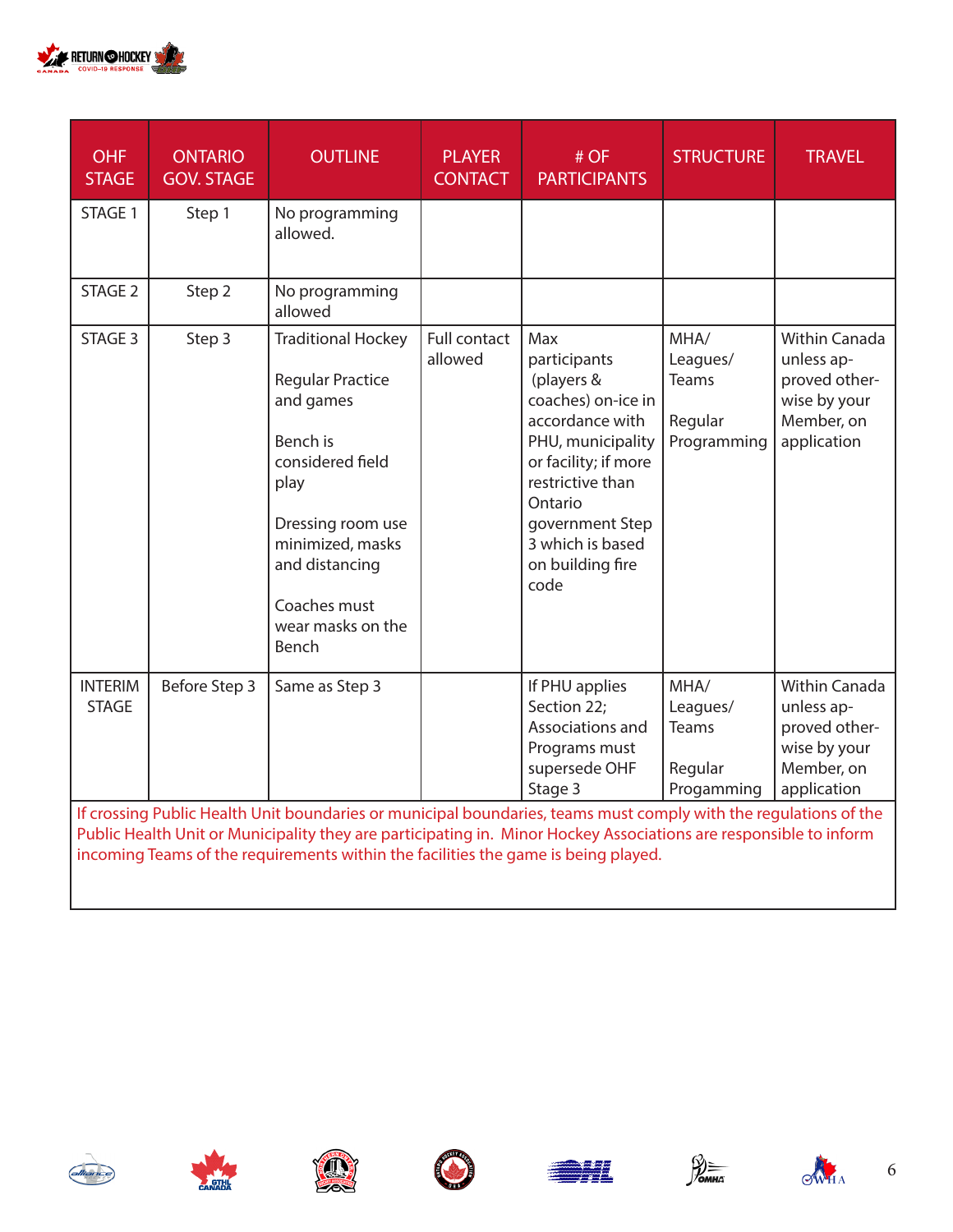

# **Facilities**

Public and Private facilities that are providing training to hockey need to ensure that they maintain their own insurance on their facility and are in compliance with the Ministry of Labour Protocols and those protocols specific to the Ontario Government's Roadmap to Reopen.

All hockey programming providers that are sanctioned by the Provincial Sport Organizations in Ontario will:

- be listed on the OHF website and will be able to present a Hockey Canada Insurance Certificate.
- be required to complete a tracking document of participation use and an ice surface by ice surface training attendance form;
- each MHA/Club must have a Safety Plan as set out below; and
- be required to have a COVID-19 Contact Person.

Facilities are directed to utilize the information provided by the Ontario Recreation Facilities Association (ORFA) as an industry standard material: [ORFA Recreation Facility COVID-19 Reentering and Reopening.](https://www.orfa.com/reopening)

#### MHA facilities procedures meeting

Facility Entrance - Entrance to Arena is based on facility plan and all sport groups collectively are required to have a meeting with the facility based on the following agenda.

- Parking Lot Entrance
- Entrance Doors
- Entrance Process
- Entrance Time
- Changing of equipment location process
- Dropping off Minor participants Parents/Attendance number of attendees permitted to support and watch
- Conduct of Parents in the stands (i.e. food and beverage maintaining facility cleanliness). Items allowed in the facility (bags, food, and beverage)

Other Facility Specific Issues

- Tenant Dressing Room Requirements must be dealt with through a meeting with facility to determine contractual agreements on responsibilities
- Elite hockey rental requirements (i.e. longer break if require warmups)
- Plan for longer Ice-times rental
- Warming up within the facility

Reporting of incidents of injury or COVID-19 to facility personnel

• Until a standardized form is approved with all facilities the form that is provided by the facility will be the required form.













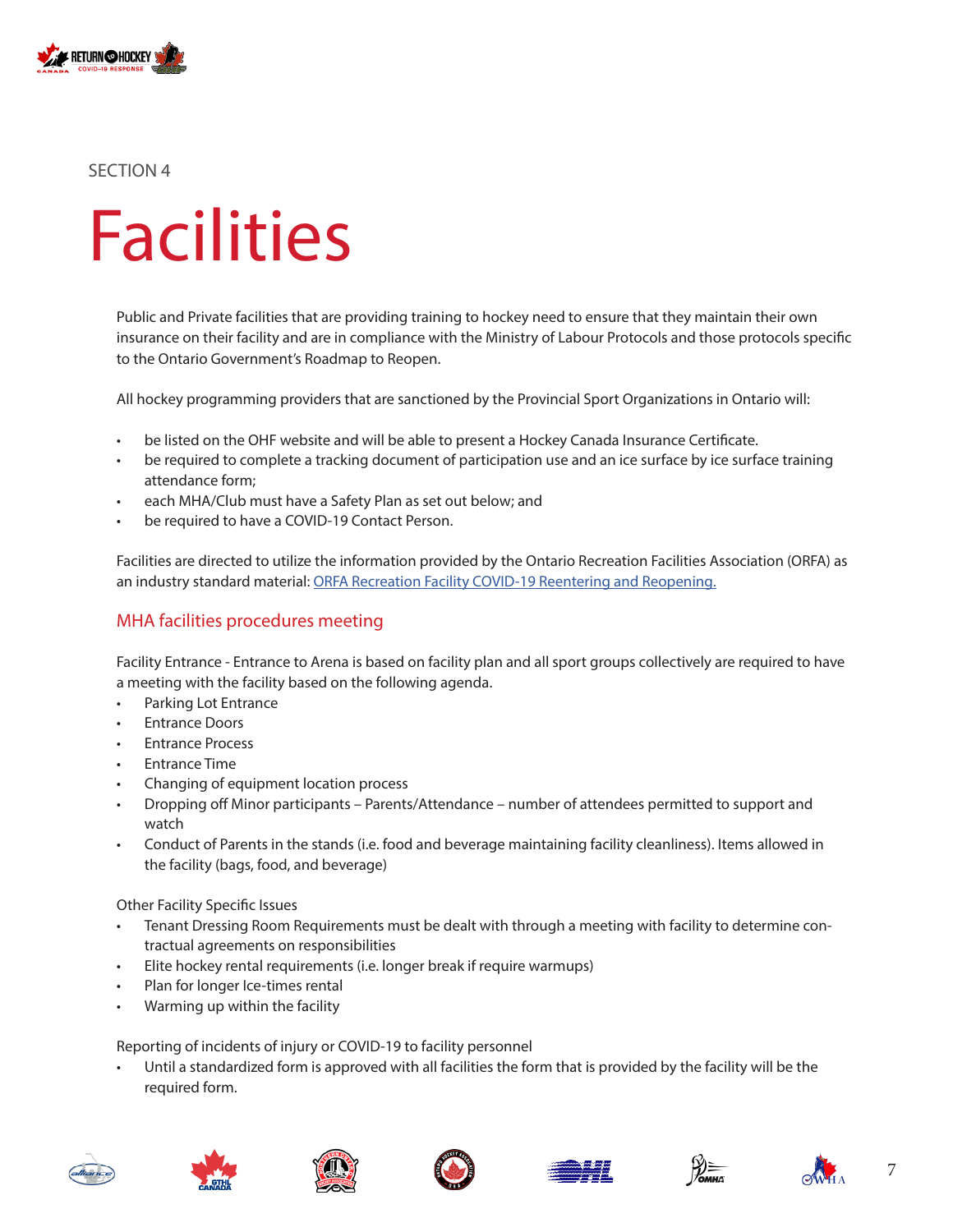

Equipment Storage

• Each rink will have to determine private storage requirements and if applicable should be part of your meeting agendas.

#### Safety Plan

Each Minor Hockey Association (Minor, Junior, Senior Hockey Club, Female Hockey Association), as a result of their meeting with their facilities in accordance with "O. Reg. 364/20: Rules for Areas at Step 3 and at the Roadmap Exit Step", paragraph 3.3, indicates each business operating a facility for the purpose of indoor and outdoor sport is required to develop a Safety Plan. The facilities all have a requirement to develop a Safety Plan for their operations but in addition facilities will be looking for the users of the facility to have their own Safety Plan in writing that outlines the following:

- The safety plan shall describe the measures and procedures which have been implemented or will be implemented in the business to reduce the transmission risk of COVID-19.
- The safety plan shall describe how the requirements of Regulation 364/20 will be implemented in the location including by screening, physical distancing, masks or face coverings, the wearing of personal protective equipment and preventing and controlling crowding.
- For facilities offering indoor sport, the safety plan shall also include information as to how the facility, place or event will,
	- o prevent gatherings and crowds in the business or place or at the event;
	- o ensure that section 3.2 of this Schedule is complied with in the business or place or at the event; and
	- o mitigate the risk of any interactive activities, exhibits or games that may be included in the business or place or at the event.

#### MHA/Club Responsibility for incoming teams

Minor Hockey Associations and Clubs are responsible to ensure that incoming teams from outside of their Public Health Unit or Municipality are provided and aware of the internal requirements they must follow for participation in the home Teams facility. This may include but is not limited to the above safety plan and any safety plans and regulations of the PHU, Municipality or facility.

Refer to [OHF Tournament Covid Guidelines](https://www.ohf.on.ca/media/acyji05d/ohf-tournament-covid-guidelines-and-requirements.pdf)

#### Recommendations for MHA/Clubs Around Programming

- Teams should Minimize pre- and post- activity gathering time; participants should only arrive before the beginning of the activity and should leave immediately following.
- Parents should limit the gathering time and numbers of people.
- Carpooling to and from programming should be minimized and if carpooling is required that individuals should be masked.











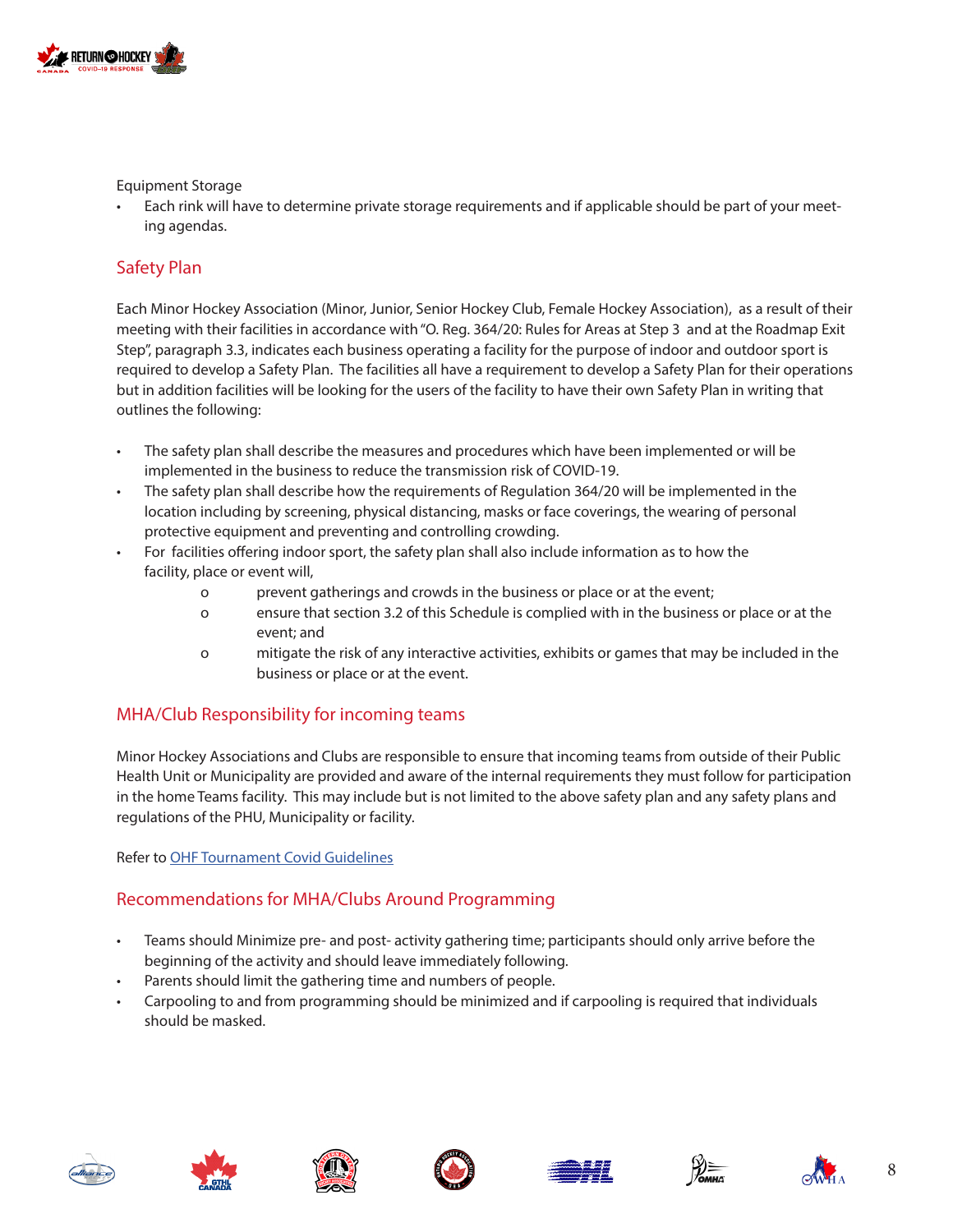

### Vaccination Position

The Ontario Hockey Federation's (OHF) priority is the health and safety of our hockey community which includes all players, coaches, officials, volunteers, staff, families and fans. Therefore, the OHF amended our vaccination policy from August 2021 to outline requirements of all participants with respect to COVID-19 and vaccination.

The amended OHF Vaccination Policy states that all participants within the OHF that are of ages 12 and up must be fully vaccinated to take part in any OHF programming.

This policy is aligned with Occupational Health and Safety requirements and Human Rights Legislation which respects the individual's rights to privacy.

#### Return to Sport after a confirmed instance of COVID-19 in Hockey

The Ontario Hockey Federation feels that the protocols that have been established Nationally, by our Members, the local associations and the OHF will reduce the chance of transmission within our programming. The OHF also recognizes that there is an aspect of inevitability that an athlete or coach within our programming will at some point have a confirmed positive case of COVID 19 and as such protocols are required for this instance.

#### If anyone becomes ill at a hockey, they will:

- be immediately separated from others, in a separate room if possible, until they can go home
- be provided with a medical mask
- continue to be supervised according to the local hockey associations usual policy
- be asked to maintain physical distancing
- be unable to take team or public transportation

#### If your child becomes ill at hockey, they must go home;

- the team or local hockey association will contact you and you'll need to arrange for them to get home, in a way that does not include public transportation.
- we encourage you to have a plan for this ahead of time. you should consult their health care provider.
- they may recommend your child [get tested for covid-19.](https://covid-19.ontario.ca/covid-19-test-and-testing-location-information)
- if you or your child are tested for covid-19, [it's easy to get the results](https://covid19results.ehealthontario.ca:4443/agree).

If a COVID-19 case is confirmed at hockey; the local public health unit will determine what happens and based on that direction the following flow charts will govern the Return to Programming.











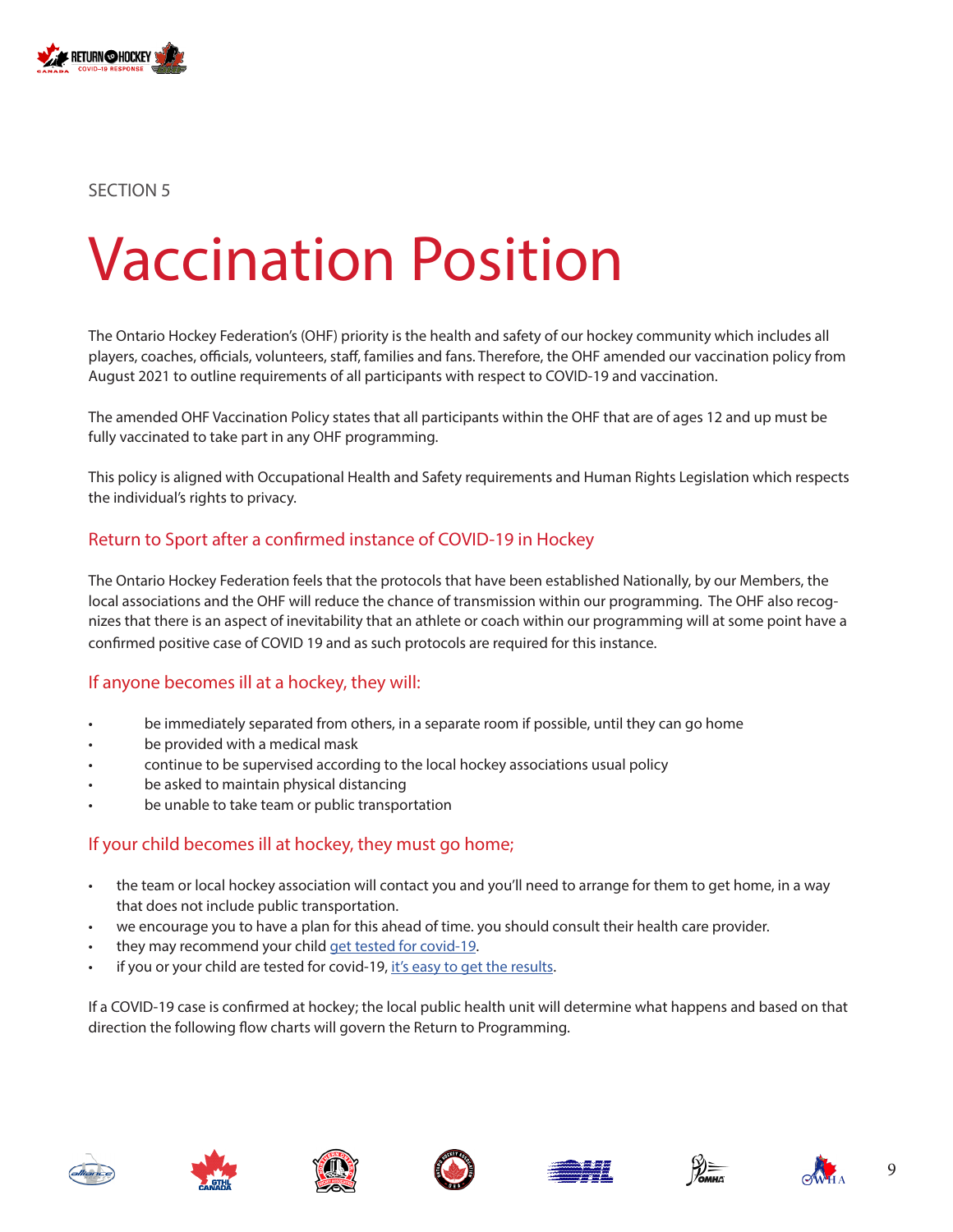

#### Covid-19 incident reporting

The [Case, Contact and Outbreak Management Guide](https://www.health.gov.on.ca/en/pro/programs/publichealth/coronavirus/docs/contact_mngmt/management_cases_contacts_omicron.pdf) published by the Ontario government provides the most up-todate information regarding contact tracing and outbreak management

Covid-19 exposure and isolation

In the event someone tests positive for Covid-19, is exposed for someone who tests positive for Covid-19 or lives with someone who has Covid-19; follow the [Ontario government's Covid-19 exposure guide](https://covid-19.ontario.ca/exposed)

Travel Restrictions by Canadian Government (December 2021)

For a full list of restrictions and responsibilities by the Canadian Government, [click here](https://travel.gc.ca/travel-covid/travel-restrictions/covid-vaccinated-travellers-entering-canada#children).

Further information regarding unvaccinated or are partially vaccinated children under 12 years of age includes following specific guidelines outlined by the Canadian government, including avoiding team sports for up to 14 days. For youth aged 12 to 17 years age, who are also unvaccinated or partially vaccinated, the requirements state they must complete a 14-day quarantine upon arrival back into the country.

Please also note, there are distinct implications for any participant that has been given a medical exemption from vaccination.













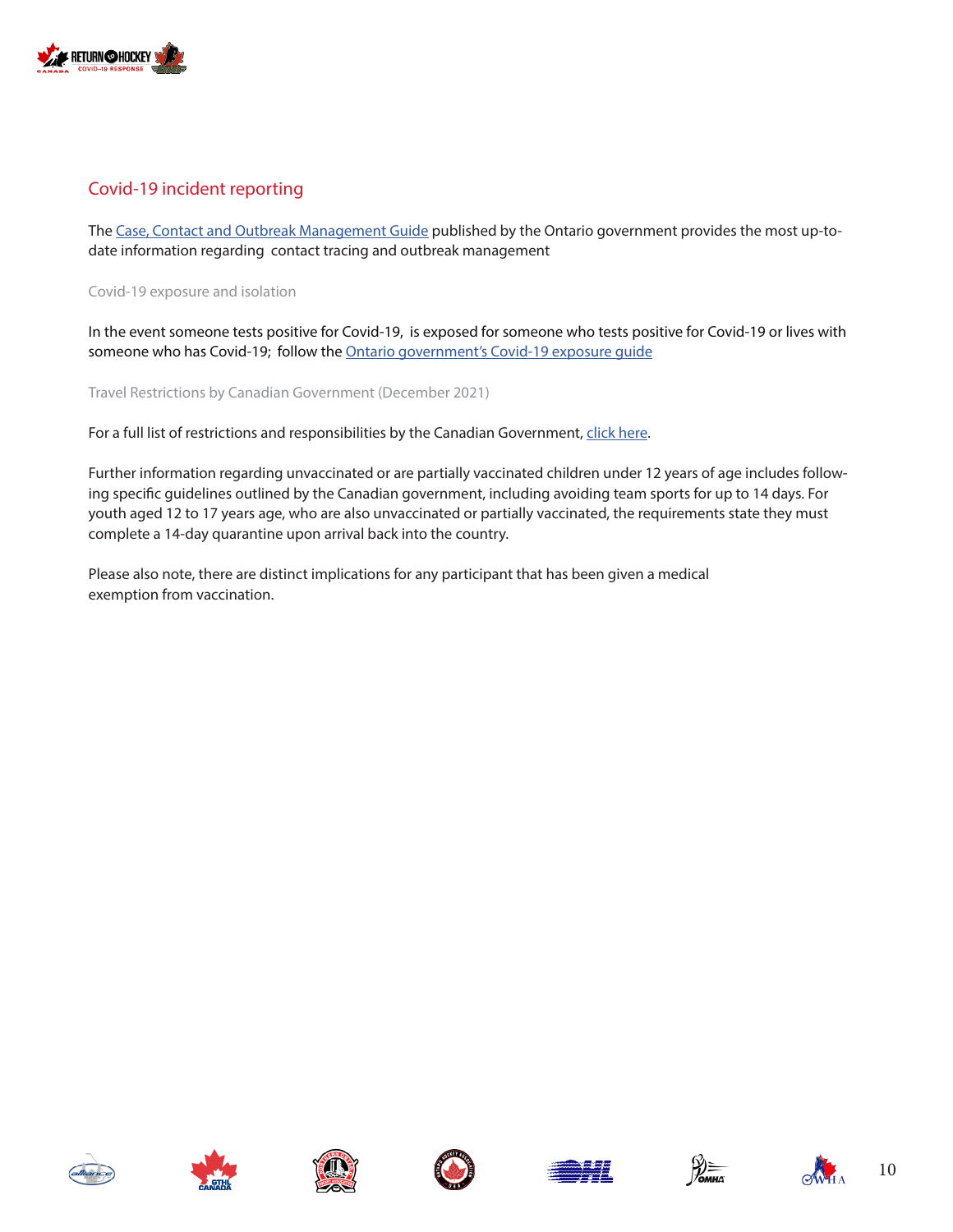

# Certificate of Insurance

The following validation process will be put in place to ensure that each group or individual operating meets OHF standards that focuses on athlete safety.

This certificate is issued to Junior Teams, Local Hockey Associations and Hockey Canada Licensed Development Specialists under the jurisdiction of the Ontario Hockey Federation. The approved bearer of this certificate is compliant with both the OHF Return to Hockey Framework and the Hockey Canada Safety Guidelines.

Facilities will be able to verify OHF programming based on the Certificate of Insurance.

[Certification of Insurance:](https://www.ohf.on.ca/media/la0hyam1/certificate-of-insurance.png) Each organization will be required to have a valid Certificate of Insurance present with them for any hockey activities.

|                                                                                                                                            |                                         |                                      |                                                   | <b>HFL Canada nsques et assurance inc.</b><br>EFL Canada Risk & insurance Inc.<br>BFL Canada Insurance Services Inc.<br>BFL Canada Risk & insurance Services inc.<br>c/o 2001 McGill College Avenue, #2200<br>Montréal QC H3A 1G1<br>Tel: 514 843-3632<br>Toll Free: 1-866-688-9888<br>Fax: 514 843-3842 |  |  |  |  |
|--------------------------------------------------------------------------------------------------------------------------------------------|-----------------------------------------|--------------------------------------|---------------------------------------------------|----------------------------------------------------------------------------------------------------------------------------------------------------------------------------------------------------------------------------------------------------------------------------------------------------------|--|--|--|--|
| <b>Certificate of Insurance</b>                                                                                                            |                                         |                                      |                                                   | <b>No: ABC-12345</b>                                                                                                                                                                                                                                                                                     |  |  |  |  |
| This is to certify to:<br>Address:<br>Named insured:<br>Address:                                                                           | <b>MHA/HCSI</b><br><b>HOCKEY CANADA</b> | 1 Hockey Dr, Hockeyville ON A1A 2B2  | 2451 Promenade Riverside Drive, Ottawa ON K1N7X7  | that the following described policy(ies) or cover note(s) in force at this date have been affected to cover as shown below:                                                                                                                                                                              |  |  |  |  |
| <b>ONTARIO HOCKEY FEDERATION</b><br>and:<br>400 Sheldon Drive, Unit 9, Cambridge ON N1T 2H9<br>HOCKEY CANADA SKILLS INSTRUCTORIMHA<br>and: |                                         |                                      |                                                   |                                                                                                                                                                                                                                                                                                          |  |  |  |  |
| Description of operations and/or activities and/or locations to which this certificate applies:                                            |                                         |                                      |                                                   |                                                                                                                                                                                                                                                                                                          |  |  |  |  |
| <b>PROOF OF INSURANCE:</b>                                                                                                                 |                                         |                                      | Activity: Only Hockey Canada members are covered. |                                                                                                                                                                                                                                                                                                          |  |  |  |  |
| LOCATION(S):                                                                                                                               |                                         | 1 Hockey Dr, Hockeyville ON A1A 2B2. |                                                   |                                                                                                                                                                                                                                                                                                          |  |  |  |  |
| DATE(S):                                                                                                                                   |                                         | July 1th, 2020 to August 31st, 2020  |                                                   |                                                                                                                                                                                                                                                                                                          |  |  |  |  |
| <b>Type of insurance</b>                                                                                                                   | <b>Insurer</b>                          | Policy no.                           | <b>Policy period</b>                              | <b>Limits of Insurance</b><br>(Canadian funds)                                                                                                                                                                                                                                                           |  |  |  |  |
|                                                                                                                                            |                                         |                                      |                                                   |                                                                                                                                                                                                                                                                                                          |  |  |  |  |
|                                                                                                                                            |                                         |                                      |                                                   |                                                                                                                                                                                                                                                                                                          |  |  |  |  |
|                                                                                                                                            |                                         |                                      |                                                   | IT IS UNDERSTOOD AND AGREED THAT THE FOLLOWING ENTITIES ARE ADDED TO THE POLICY AS ADDITIONAL INSURED BUT ONLY<br>WITH RESPECT TO THE OPERATIONS OF THE NAMED INSURED DESCRIBED ABOVE. THIS CERTIFICATE APPLIES TO THE MEMBERS                                                                           |  |  |  |  |
| <b>ADDITIONAL COVERAGES:</b><br>AND AUTHORIZED PERSONNEL OF THE INSURED WHILE OPERATING WITHIN THE SCOPE OF THEIR DUTIES.                  |                                         |                                      |                                                   |                                                                                                                                                                                                                                                                                                          |  |  |  |  |

.<br>This certificate is subject to all the limitations, exclusions and conditions of the above-listed policy(ies) as they now exist or may hereafter be endorsed.











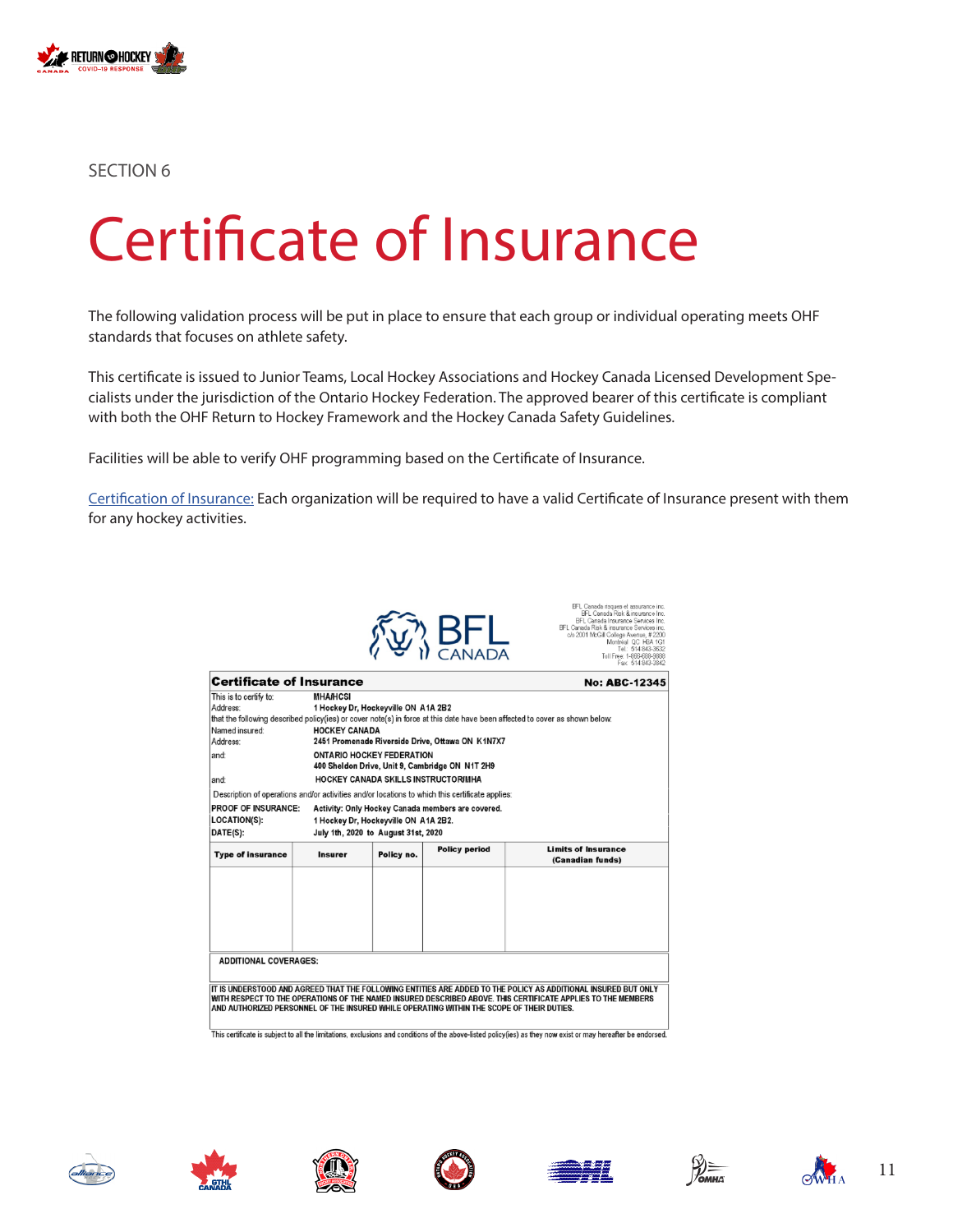

# Stakeholder Requirements

The following chart outlines the requirements that individuals in different leadership positions must have in order to train, support and/or coach registered hockey players in the OHF.

|                                                                                   | Coach                        | <b>Trainer</b>                      | Team<br>Manager      | On-Ice<br>Volunteer  | <b>Skills</b><br>Instructor | On-Ice<br><b>Official</b> |
|-----------------------------------------------------------------------------------|------------------------------|-------------------------------------|----------------------|----------------------|-----------------------------|---------------------------|
| <b>CAC Training/ Certification</b>                                                |                              |                                     |                      |                      |                             |                           |
| OHF Hockey Canada<br>Licensed Skill Development Program                           |                              |                                     |                      |                      |                             |                           |
| <b>Trainers Program</b>                                                           |                              | ✔                                   |                      |                      |                             |                           |
| <b>HCOP</b>                                                                       |                              |                                     |                      |                      |                             |                           |
| Rowan's Law                                                                       | $\blacktriangledown$         | $\widetilde{\blacktriangledown}$    | $\blacktriangledown$ |                      |                             |                           |
| VSS/CRC                                                                           | $\left( \mathbf{v}\right)$   | $\blacktriangledown$                | $\blacktriangledown$ | $\blacktriangledown$ | $\bullet$                   |                           |
| Gender Identity and Expression                                                    | $\blacktriangledown$         | $\left( \blacktriangledown \right)$ | $\blacktriangledown$ |                      |                             |                           |
| Respect in Sport-Activity Leader                                                  | $\boldsymbol{\triangledown}$ | $\blacktriangledown$                | ✔                    |                      |                             |                           |
| Hockey Canada COVID-19 Safety<br>Program (only individuals who have<br>not taken) | ✔                            |                                     |                      |                      |                             |                           |











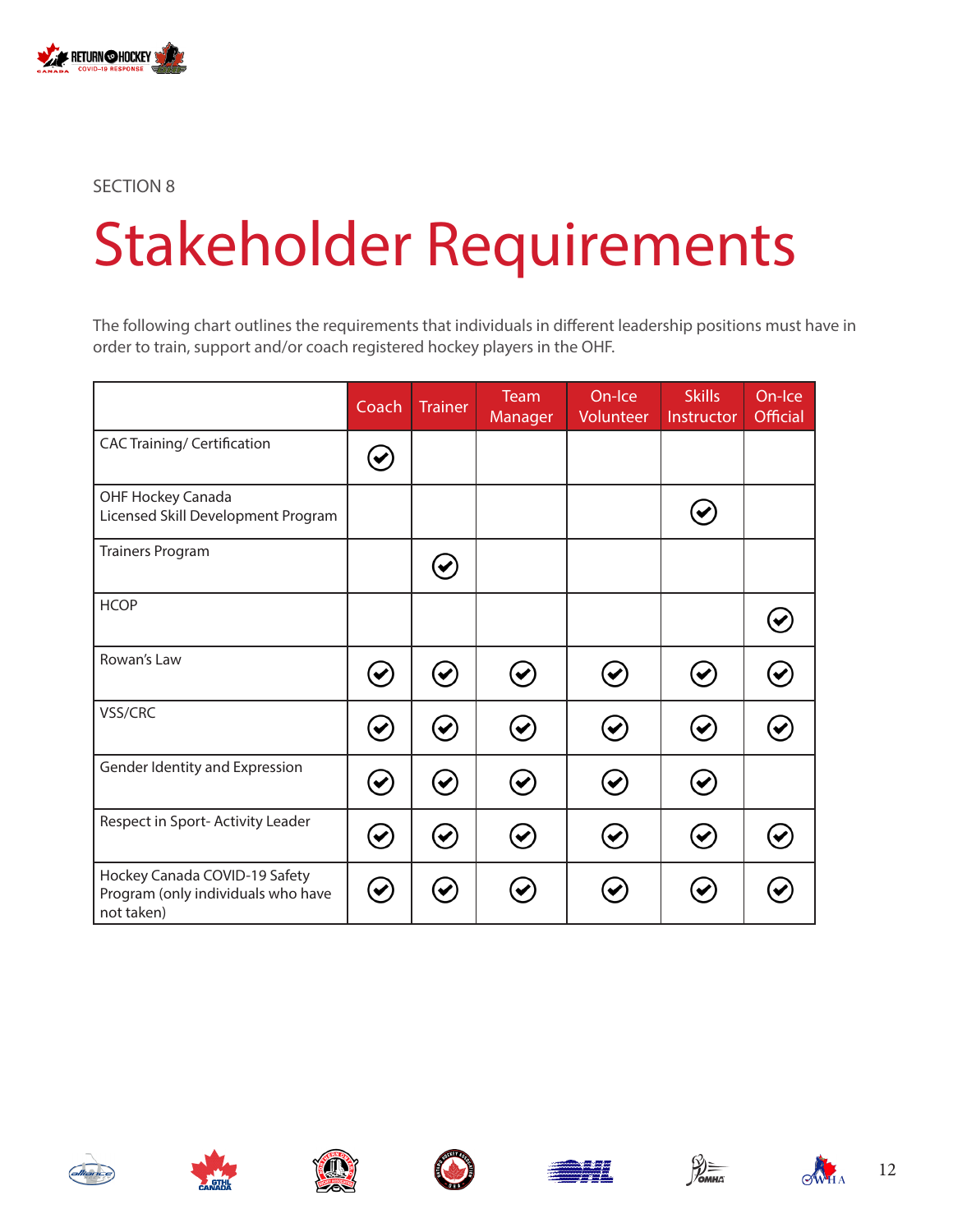

# Hockey Canada Safety Guidelines

- [Hygiene Safety Protocols](https://cdn.hockeycanada.ca/hockey-canada/Exclusive/return-to-hockey/downloads/HC_RTH_Safety-GUIDELINES_EN.pdf)
- [Positive Covid-19 Test in Hockey Environment](https://cdn.hockeycanada.ca/hockey-canada/Exclusive/return-to-hockey/downloads/HC_RTH_Safety-GUIDELINES_EN.pdf)
- [Return to Hockey Procedures](https://www.hockeycanada.ca/en-ca/exclusive/return-to-hockey)













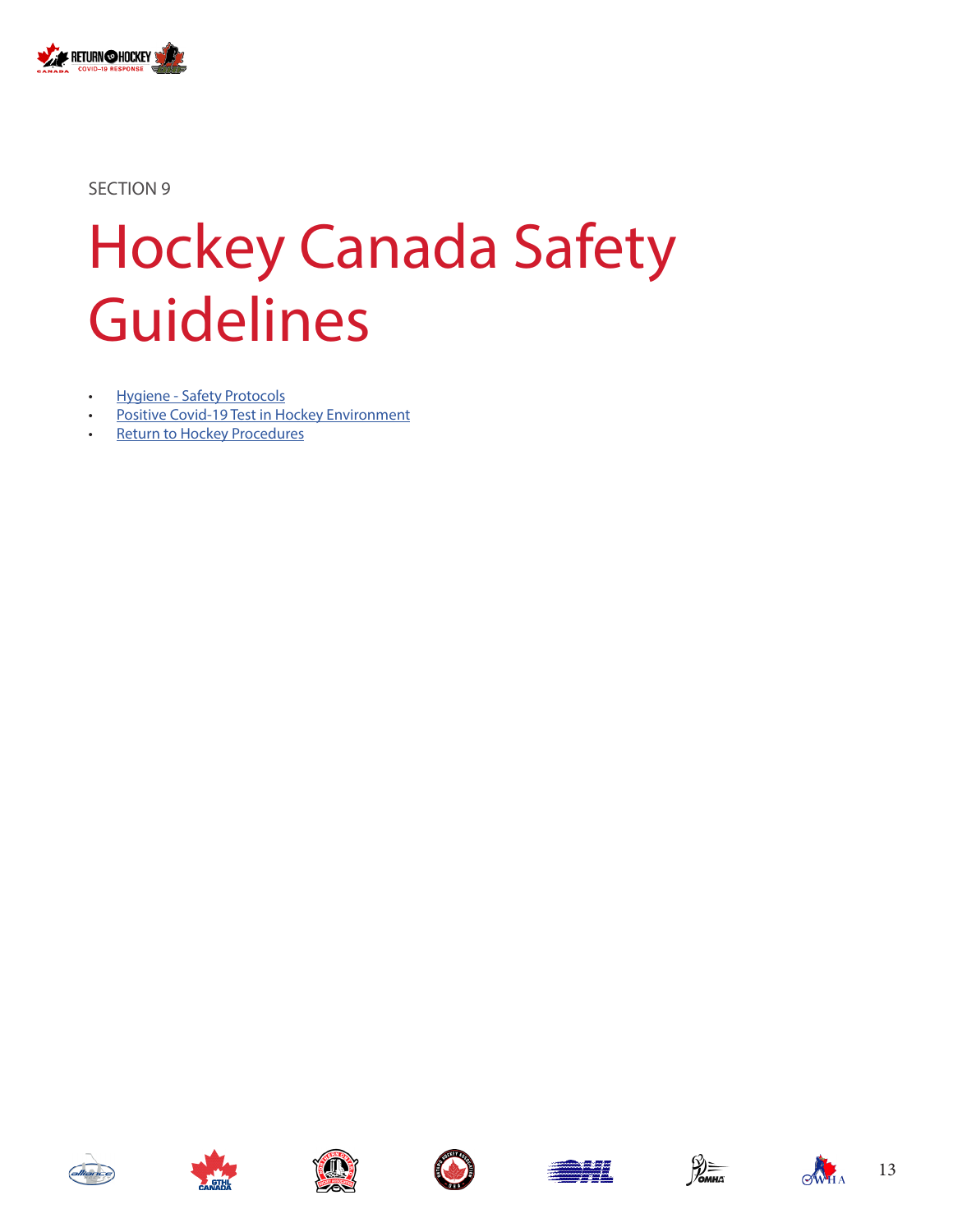

### Appendix A

- [Ontario Government Resources](https://www.ontario.ca/page/reopening-ontario)
- [Ontario Provincial Government COVID-19](https://www.ontario.ca/page/reopening-ontario)
- [Ontario Emergency Orders Step 1](https://www.ontario.ca/laws/regulation/200082)
- [Ontario Emergency Orders Step 2](https://www.ontario.ca/laws/regulation/200263)
- [Ontario Emergency Orders Step 3](https://www.ontario.ca/laws/regulation/200364)
- [Ontario Law and Safety](https://www.ontario.ca/page/law-and-safety)
- [Hockey Canada Resources](https://www.hockeycanada.ca/en-ca/exclusive/return-to-hockey/plans/safety)
- [Hockey Canada's Safety Guidelines](https://cdn.hockeycanada.ca/hockey-canada/Exclusive/return-to-hockey/downloads/HC_RTH_Safety-GUIDELINES_EN.pdf)
- OHF Resources
- **[OHF Screening Policy](https://www.ohf.on.ca/media/5w2pnt4s/ohf_screening_policy_5.pdf)**
- [OHF Code of Conduct](https://www.ohf.on.ca/media/wyqlim0w/ohf_code_of_conduct.pdf)
- [Recreation Facility Dressing Room Policy](https://www.ohf.on.ca/media/0svjhhxs/ohf-recreation-facility-dressing-room-policy.pdf)
- [Gender Identity Training](https://www.ohf.on.ca/coaches/gender-identity-training)
- [OHF Confidentiality Statement](https://secure.pointstreaksites.com/files/uploaded_documents/3676/CS_2016-09-08_Confidentiality_Statement_vf.pdf)
- [OHF Confidentiality Implementation Manual](https://secure.pointstreaksites.com/files/uploaded_documents/3676/CSIM_2016-09-08_OHF_Confidentiality_Implementation_Manual_vf.pdf)
- [OHF Dressing Room Policy](https://secure.pointstreaksites.com/files/uploaded_documents/3676/DRP_2016-09-08_OHF_Dressing_Room_Policy_vf.pdf)
- [OHF Dressing Room Implementation](https://secure.pointstreaksites.com/files/uploaded_documents/3676/DRI_2016-09-08_OHF_Dressing_Room_Implementation_vf.pdf)
- [Respect in Sport](https://www.ohf.on.ca/coaches/respect-in-sport)
- [OHF Harassment, Abuse & Bullying Policy](https://www.ohf.on.ca/media/p3tjtt0c/ohf_harassment-_abuse_and_bullying_policy.pdf)
- [Dressing Room Supervision Policy](https://www.ohf.on.ca/media/4jule00y/ohf_policy_on_dressing_room_supervision.pdf)









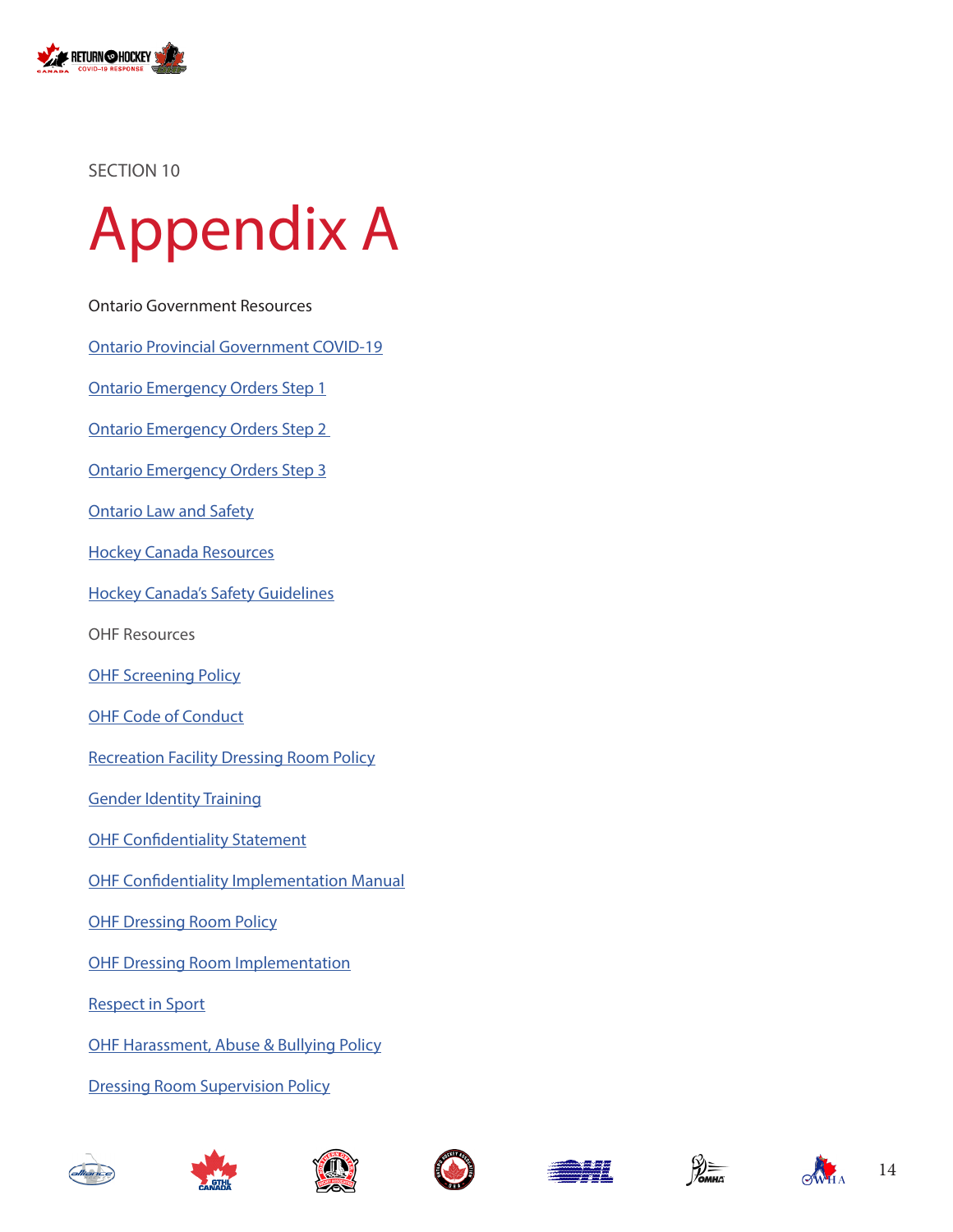

- [OHF Concussion Code of Conduct](https://www.ohf.on.ca/media/zgafnasd/ohf-concussion-code-of-conduct.pdf)
- [Rowans Law Resources Ages 10 and under](https://www.ohf.on.ca/media/e5xh3yne/ages-10-and-under.pdf)
- [Rowans Law Resources Ages 11 14](https://www.ohf.on.ca/media/0kylk0x0/age-11-14.pdf)
- [Rowans Law Resources Ages 15 and up](https://www.ohf.on.ca/media/awznjg4c/ages-15-and-up.pdf)
- [Hockey Canada Concussion Card](https://www.ohf.on.ca/media/mrmmm42h/hockey-canada-concussion-card.pdf)
- [OHF Social Media Policy](https://www.ohf.on.ca/media/molfisv3/ohf-social-media-policy-1.pdf)
- **[OHF Helmet Policy](https://www.ohf.on.ca/media/zy5dnx21/helmet-policy-2019.pdf)**
- **[OHF Coach Policy](https://www.ohf.on.ca/media/dwbfofq0/ohf-coach-policy.pdf)**
- [OHF Game Officials Code of Conduct](https://www.ohf.on.ca/media/ccjjnj1d/ohf-game-officials-code-of-conduct.pdf)
- **[OHF Players Code of Conduct](https://www.ohf.on.ca/media/oinbi2rq/ohf-players-code-of-conduct.pdf)**
- [OHF Team Officials Code of Conduct](https://www.ohf.on.ca/media/wsapl3xp/ohf-team-officials-code-of-conduct.pdf)
- [OHF Volunteers Code of Conduct](https://www.ohf.on.ca/media/zk5fiond/ohf-volunteers-code-of-conduct.pdf)
- [OHF Policy on Body Checking in Tournaments](https://www.ohf.on.ca/media/jt4joaoe/ohf_policy_on_body_checking_within_the_ohf.pdf)
- **[OHF Unsanctioned League Policy](https://www.ohf.on.ca/media/0qflwllt/ohf-unsanctioned-league-policy-for-2021-2022-traditional-season-1.pdf)**
- [Hockey Canada Accredited School Policy](https://www.ohf.on.ca/media/ijtppfkr/hcas-policy-2020-02-10-approved-1.pdf)
- **[OHF Tobacco Policy](https://www.ohf.on.ca/media/oyqexfry/ohf-tobacco-policy.pdf)**
- **[OHF Billeting Policy](https://www.ohf.on.ca/media/4bxcgvz4/ohf-billeting-policy-1.pdf)**
- **[OHF Bus Policy](https://www.ohf.on.ca/media/4bxcgvz4/ohf-billeting-policy-1.pdf)**
- [OHF Prohibited Use of Digital Device Policy](https://www.ohf.on.ca/media/xemb2htv/ohf-policy-prohibited-use-of-digital-devices.pdf)
- [OHF Hockey Canada Licensed Skill Development Program Policy](https://www.ohf.on.ca/risk-management/return-to-hockey-covid-19-response/ohf-hockey-canada-licensed-skill-development-program)











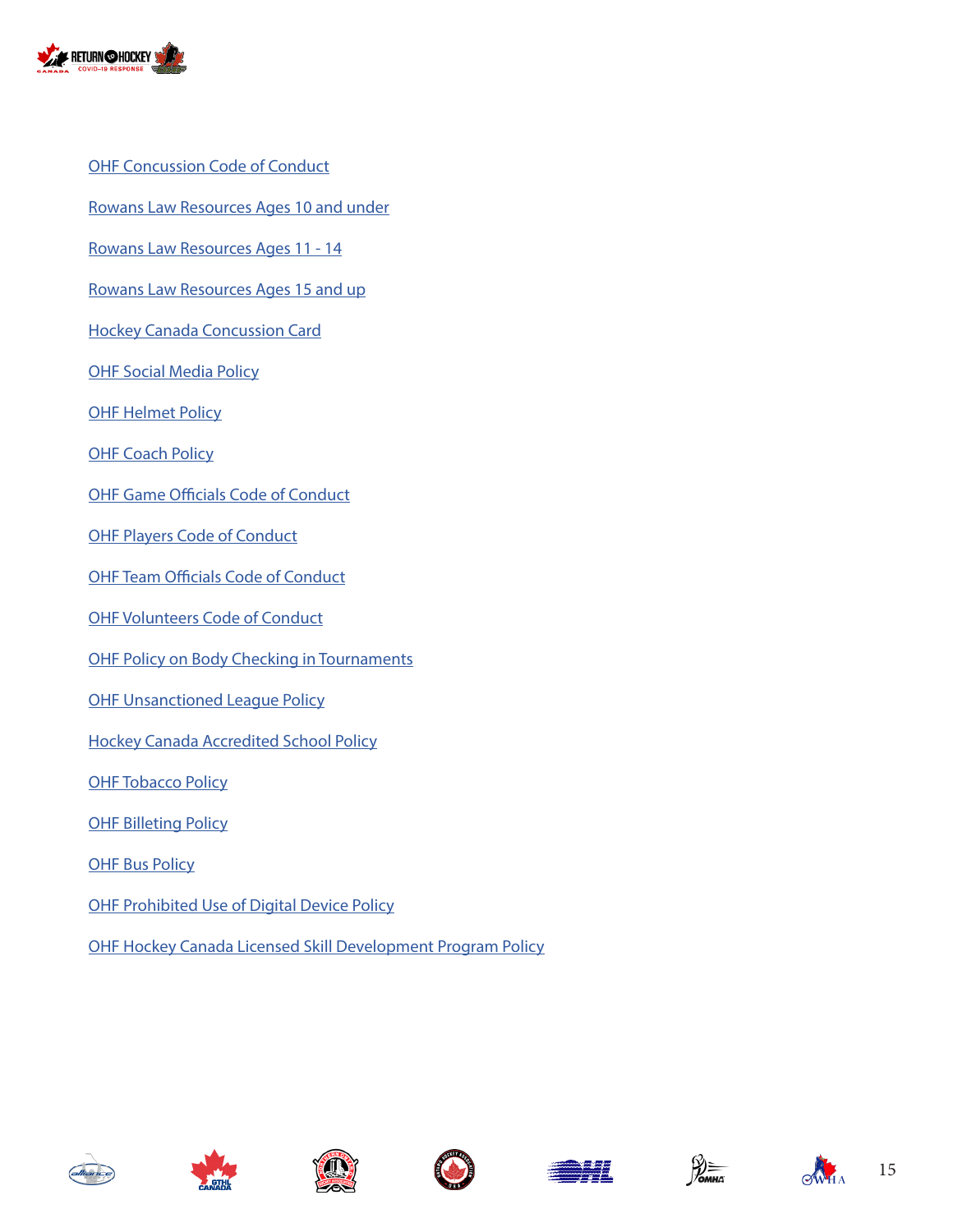

# Appendix B

#### OHF Hockey Canada Licenses Skill Development Program

The Ontario Hockey Federation, in conjunction with Hockey Canada, the Ontario Provincial Sport Organizations (Hockey Eastern Ontario, Hockey Northern Ontario and the Ontario Women's Hockey Association), and its Members developed the OHF Hockey Canada Licensed Skill Development Program.

Hockey Canada Licensed Development Specialists are qualified, skilled and capable of running the highest quality programs on the ice for Minor Hockey Associations (MHAs), Female Hockey Associations (FHAs) Coaches and Players. The certification process equips skills coaches to deliver approved curriculum as set out by Hockey Canada Development, Men's High Performance and Female High Performance and ensures all participants engaging in private skill development are covered by Hockey Canada insurance.

On completion of the certification process coaches will be considered a Hockey Canada Licensed Development Specialist, which includes:

- Hockey Canada Certified Skills Instructor
- Hockey Canada Certified Goaltender Instructor
- Hockey Canada Subject Matter Expert/Skating Specific Instructor

Once certified, Hockey Canada Licensed Development Specialists can then operate both individual and group skill development sessions, Hockey School / Day Camp (if not hockey only additional insurance rider may be required) and/or Coach Mentoring Sessions provided for sanctioned hockey associations.

#### How to become certified

- 1. Please apply online by using the following links specific to your area of interest:
- Skill Instructor
- Goaltender Instructor
- 2. The OHF will then work with applicants to ensure they receive the following prerequisite training:
- Vulnerable Sector Screening (VSS) or Criminal Record Check (CRC)
- Respect in Sport Activity Leader Course
- Gender Identity and Expression Course
- Rowan's Law Concussion Awareness and Acknowledgment Form













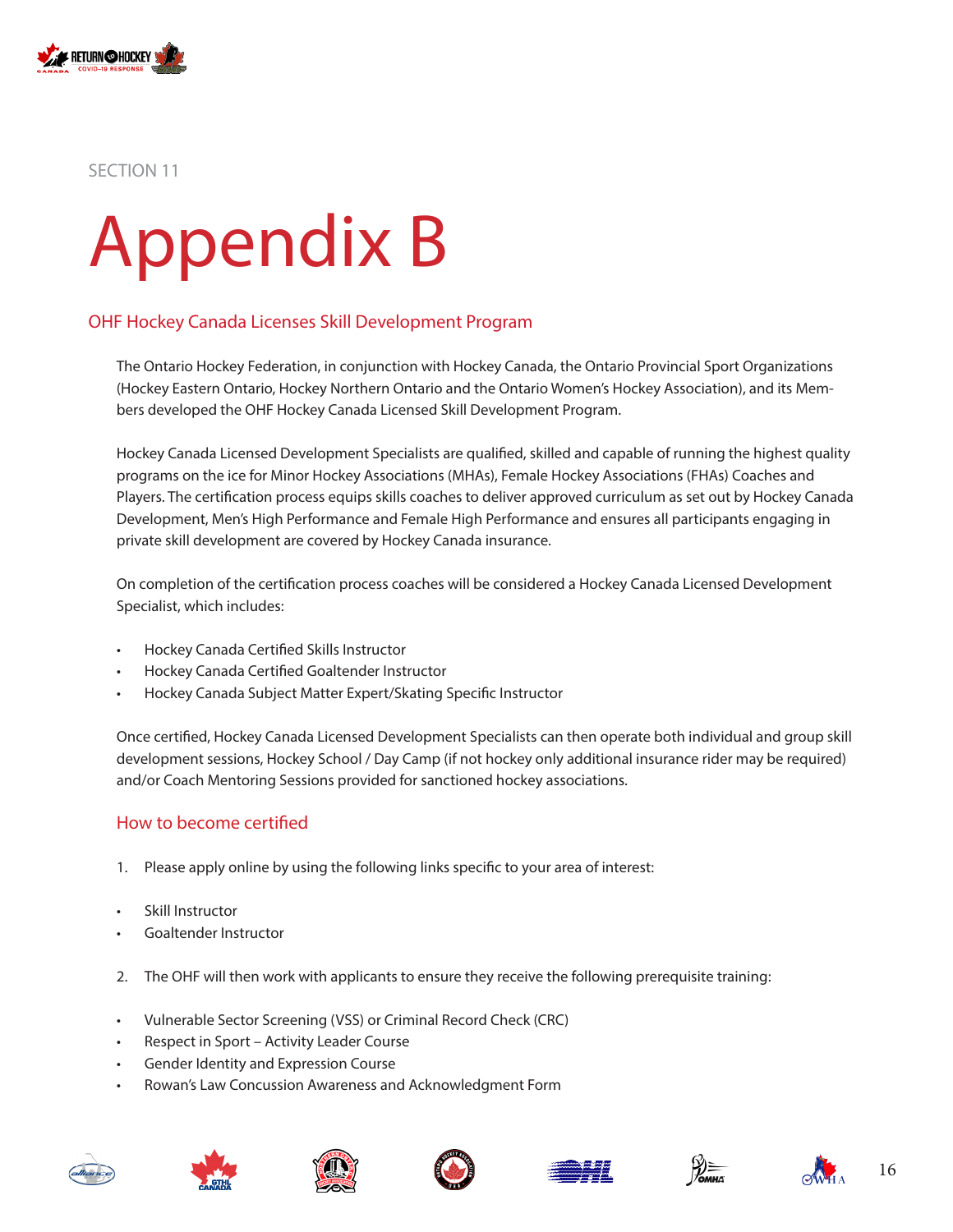

- Hockey Canada Licensed Skill Development Program In-Process License Agreement
- 3. Following the completion of the Prerequisite Training, candidates will be provided with details to the online training course.
- The first initial training sessions will include: Skills Analysis / Teaching Skills, Skating, Puck Control, Developing Defencemen, and Shooting and Scoring.
- 4. Post-Seminar Tasks will be issued following the completion of the online course.
- 5. Complete In-Person Training Weekend, which will consist of in-class and on-ice sessions.
- 6. Complete a Field Evaluation.

The total fee for the OHF Hockey Canada Licensed Skill Development Program is \$1500.00 + applicable taxes. This has been split into three equal payments of \$500.00 + applicable taxes.

#### How to become licensed

- 1. Must have been certified as a Hockey Canada Certified Skills Instructor, Hockey Canada Certified Goaltender Instructor or a Hockey Canada Subject Matter Expert/Skating Specific Instructor.
- 2. The OHF will then work with applicants to ensure they receive the following prerequisite training:
- Vulnerable Sector Screening (VSS) or Criminal Record Check (CRC)
- Respect in Sport Activity Leader Course
- Gender Identity and Expression Course
- Rowan's Law Concussion Awareness and Acknowledgment Form
- Hockey Canada Licensed Skill Development Program License Agreement

The annual licensee fee for Hockey Canada Licensed Development Specialist is \$1500.00 + applicable taxes.

#### Benefits of becoming certified through the hockey canada licensed skills development program

- Full Hockey Canada / Member Insurance coverage
- Endorsement through the OHF and its Members
- Opportunity to attend National / Member training and certification
- Opportunity to deliver Hockey Canada and Member approved programming
- Opportunity for Professional Development webinars throughout the hockey season.
- Hockey Canada/ Member promotion on website under certified / licensed programs to MHA's / Parents / Players
- Opportunity to be Skills Instructors at Member / Hockey Canada High Performance programs
- Opportunities to attend Hockey Canada / Member Professional Development Workshops
- Ability to market themselves to MHA's / Coaches / Players in conjunction with Members and Hockey Canada













17